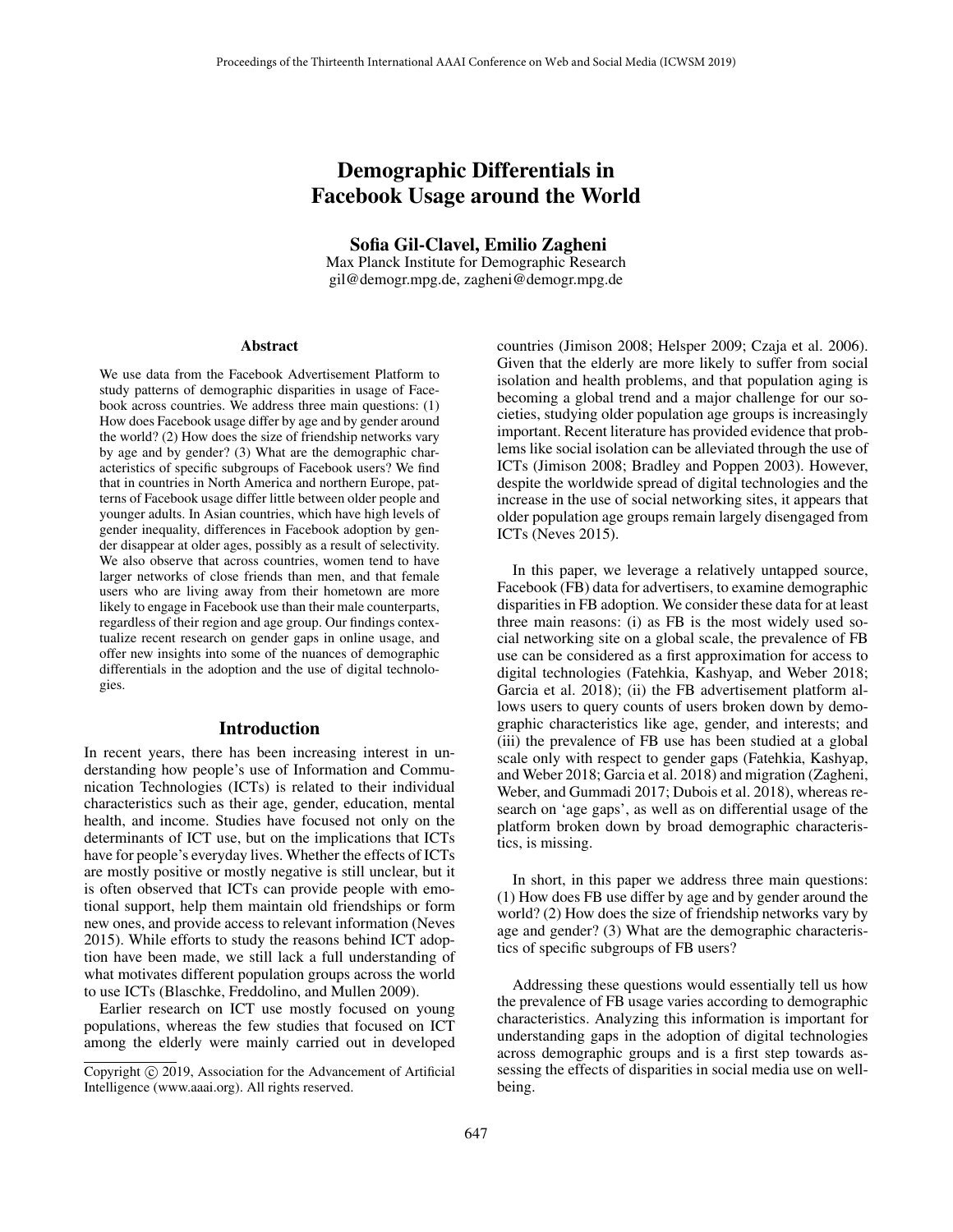# Data

FB has developed an Advertisement Platform that allows advertisers to target specific populations they would like to reach. Before ads are created and the advertisers incur costs, FB produces estimates of the target audience, which are typically used by the advertisers for budgetary purposes. These data can be retrieved programmatically via an API. For detailed information about the data and how they can be accessed, see Zagheni et al. (2017).

For this paper, we retrieved two different types of data: first, the total estimated daily number of FB or Messenger users; second, the estimated daily number of FB or Messenger users that match certain demographic and behavioral characteristics. Both databases are disaggregated by age and gender for 232 countries. Since FB estimates of the daily number of FB users can be noisy, we collected data for the same variables on six different days during the week of November 13-19, 2018. We also considered relatively broad age groups defined as follows: Young Adulthood (16- 24 years), Middle Adulthood (25-54 years), and Late Adulthood (55-65 years). We then used the median value for each variable across all six data collections as a summary measure of the central tendency in each country considered.

Small countries or countries not supported by FB for which the value of users in the Late Adulthood group was consistently equal to zero (e.g. the median was equal to zero) were omitted from our analysis. The final database included data on 136 countries, disaggregated by gender, age group, and selected behavioral interests. For this work, the African countries were not considered, given that the data showed a huge amount of noise. China was also not considered due to the restrictions in FB use in the country. Finally, Cuba, Iran, North Korea, Sudan, and Syria did not appear in our data base, as in those countries FB cannot post ads by law.

#### Methods

We propose a series of indexes to summarize the information available in our database and to present relative differences in the prevalence of FB use across demographic characteristics. We define the ratio  $R(i, j)_{s,c}$  of FB users of gender s between ages  $i$  and  $j$  in country  $c$  as:

$$
R(i,j)_{s,c} = \frac{FB(i,j)_{s,c}}{Pop(i,j)_{s,c}}\tag{1}
$$

where  $FB(i, j)_{s,c}$  is the population size of gender s between ages i and j from country c, and  $Pop(i, j)_{s,c}$  is the total population size of sex  $s$  between ages  $i$  and  $j$  from country  $c$  (Figure 1). In order to obtain the total number of people between the ages  $i$  and  $j$  for 2018, we computed a linear approximation using the 2015 and 2020 data from the United Nations World Population Prospects.

As one of our goals is to compare how relative adoption of FB changes between the Middle and the Late Adulthood groups, we propose a summary index that we call the 'Facebook Elderly Penetration Index' (FEPI), and that we define as follows:  $R(FF, \alpha F)$ 

$$
FEPI_{s,c} = \frac{R(55, 65)_{s,c}}{R(25, 54)_{s,c}}\tag{2}
$$

This index is useful for comparing the number of older people who are using FB with the number of people in middle adulthood in relative terms, while accounting for the fact that overall FB penetration rate varies across countries. A FEPI value below one indicates that in relative terms, the older adults who reside in country  $c$  use FB less than the middleaged adults.

A second goal of this paper is to evaluate the prevalence of subgroups of FB users with certain specific characteristics, such as friendship network size. We define the following in- $\text{dex } I \text{ as:}$ 

$$
I(i,j)_{s,c}[variable] = \frac{FB(i,j)[variable]_{s,c}}{FB(i,j)_{s,c}} \tag{3}
$$

Where  $FB(i, j)_{s,c}[variable]$  is the total number of FB users of gender s between ages i and j, who live in country  $c$ and match the characteristic variable (provided by FB).  $FB(i, j)_{s,c}$  is the total number of FB users of gender s between ages  $i$  and  $j$ , who live in country  $c$ .

## Results

#### Disparities in FB Adoption by Age and by Gender

We start by showing the FB penetration ratios (Eq.1) for different age groups. From a cross-regional perspective, Europe is the continent with the lowest variability in FB ratios (Fig.1), whereas Asia is the continent with the highest one. The greatest median gender disparity in favor of the male population is in Asia. In North America, by contrast, the female population tend to be more engaged with FB than their male counterparts. This finding is consistent with previous work on gender gaps in FB usage (Fatehkia, Kashyap, and Weber 2018). Here, we add the dimension of age, which was not considered in the previous literature. The addition of this variable led us to observe that in Asia, where gender disparities in FB usage are particularly large, differences by gender in adoption rates disappear at older ages. This finding implies that gender inequality in online activity levels is mainly driven by differences at relatively young ages. We cannot provide an explanation for this observation based on these data alone. In principle, it is possible that gender disparities decrease with age. However, we can also speculate that our observations could be the result of a selection process, as older people who use FB may, on average, be better educated and have higher incomes than the general population, and thus have more equal access to the internet. Although this is only a hypothesis, we believe that it is important to point out that these effects could be driven by compositional changes in the population of online users. Estimates of gender disparities that do not account for these differences by age may lead to inaccurate representations of who has access to the internet and social media.

In order to understand the differences in the use of FB in middle and in late adulthood, we present values for the FEPI index (Eq.2) across countries. As Figure 2 shows, countries in North America and northern Europe have smaller gaps in the number of FB users in the middle and the late adulthood groups. This findings indicates that FB is adopted more equally across age groups.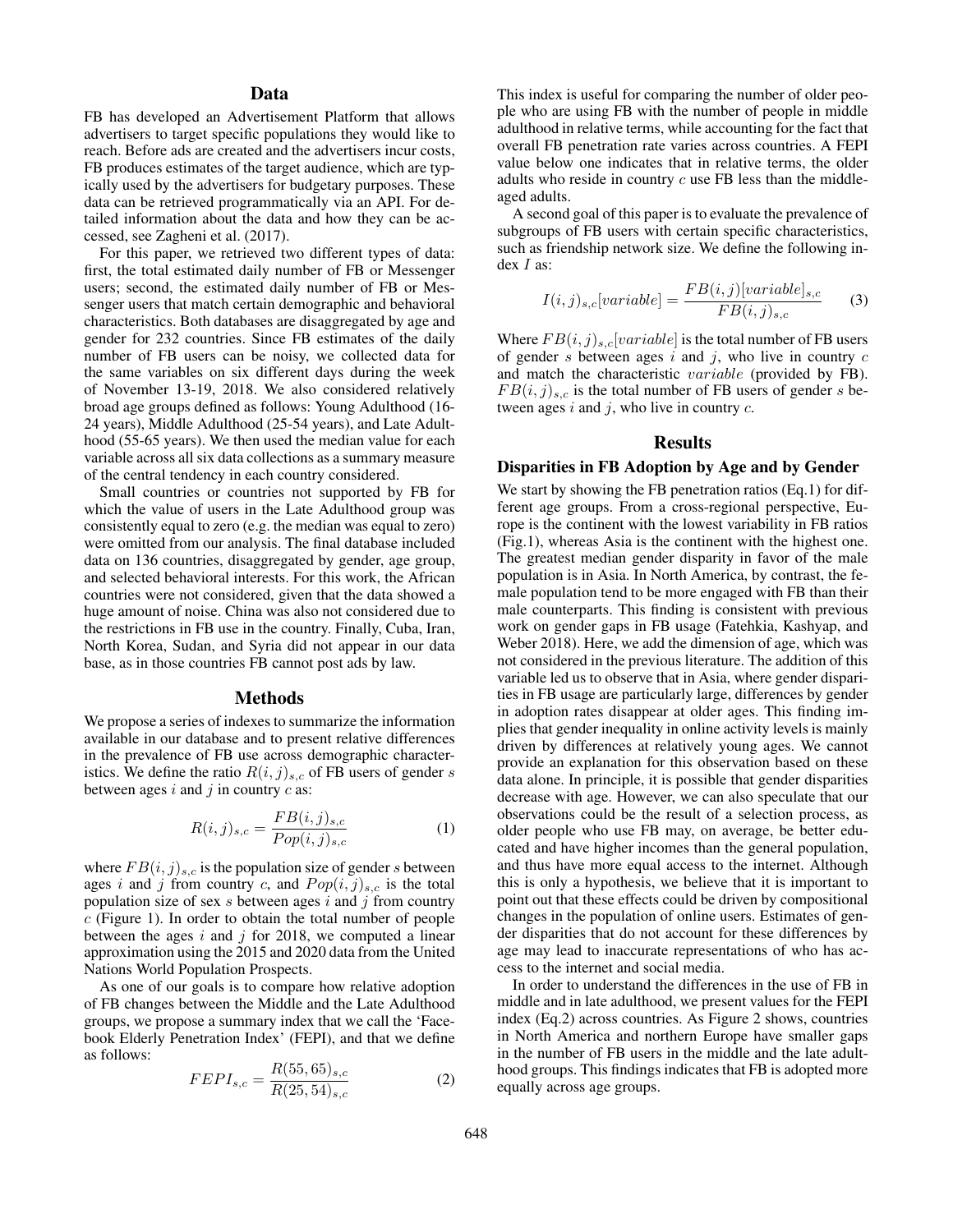

Figure 1: Box-plots of the Facebook penetration ratios of each country by gender and age

# How the Size of the Social Network Varies by Age and by Gender

In order to measure, albeit in an indirect way, the size of each user's friends network, we consider the variable *close friends of people with birthdays in a month*, which gives the number of users who have friends with birthdays within a month from the date the data were retrieved. More specifically, we evaluate the index presented in Equation 3 for different age groups:

 $I(i, j)_{s,c}$  Close friends of people with birthdays in a month

As Figure 3 shows, women typically have a larger median number of close friends with birthdays in a month than men. The value is smaller for women than for men only among late-adulthood women in Asia and Oceania. In other words, women tend to have larger networks of close friends than men.

Across all regions, we observe that the fraction of users with close friends decreases with age. This may be related to the fact that there are fewer users at older ages. However, it is important to note that the decline by age is relatively small. This observation thus points to the possibility that FB plays an important role in helping older adults maintain friendships. In the context of population aging, the role of social media should be considered in discussions of issues like loneliness and social isolation.

## How Facebook Adoption Varies across Demographic Groups 'Away from Hometown'

Social media may play a particularly important role in helping people who have moved, either internationally or domestically, maintain existing friendships or form new social bonds. For this reason, we looked at demographic differentials in FB adoption for the subgroup of users who are *away from their hometown*. Concretely, we evaluated the index:

 $I(i, j)_{s,c}$ [Away from hometown]



Figure 2: Maps of the Facebook Elderly Penetration Index (FEPI) by gender. The gray areas in the plot are countries that were not considered in this analysis.

Figure 4 shows that the median number of female FB users classified as *away from their hometown* by FB is greater than the median number of their male counterparts, regardless of their geographic region or age group. This finding indicates that when they are away from their hometown, women are more likely than men to engage with the FB platform, and that for this specific group of people which includes migrants we do not observe a gender gap in favor of men.

# Conclusions and Discussion

Recent literature has highlighted the importance of evaluating digital gender gaps using online data, and particularly FB data for advertisers (Fatehkia, Kashyap, and Weber 2018; Garcia et al. 2018). In our paper, we contextualized those analyses and extended their scope by discussing the role of age, as well as broader patterns of demographic differentials in FB adoption around the world.